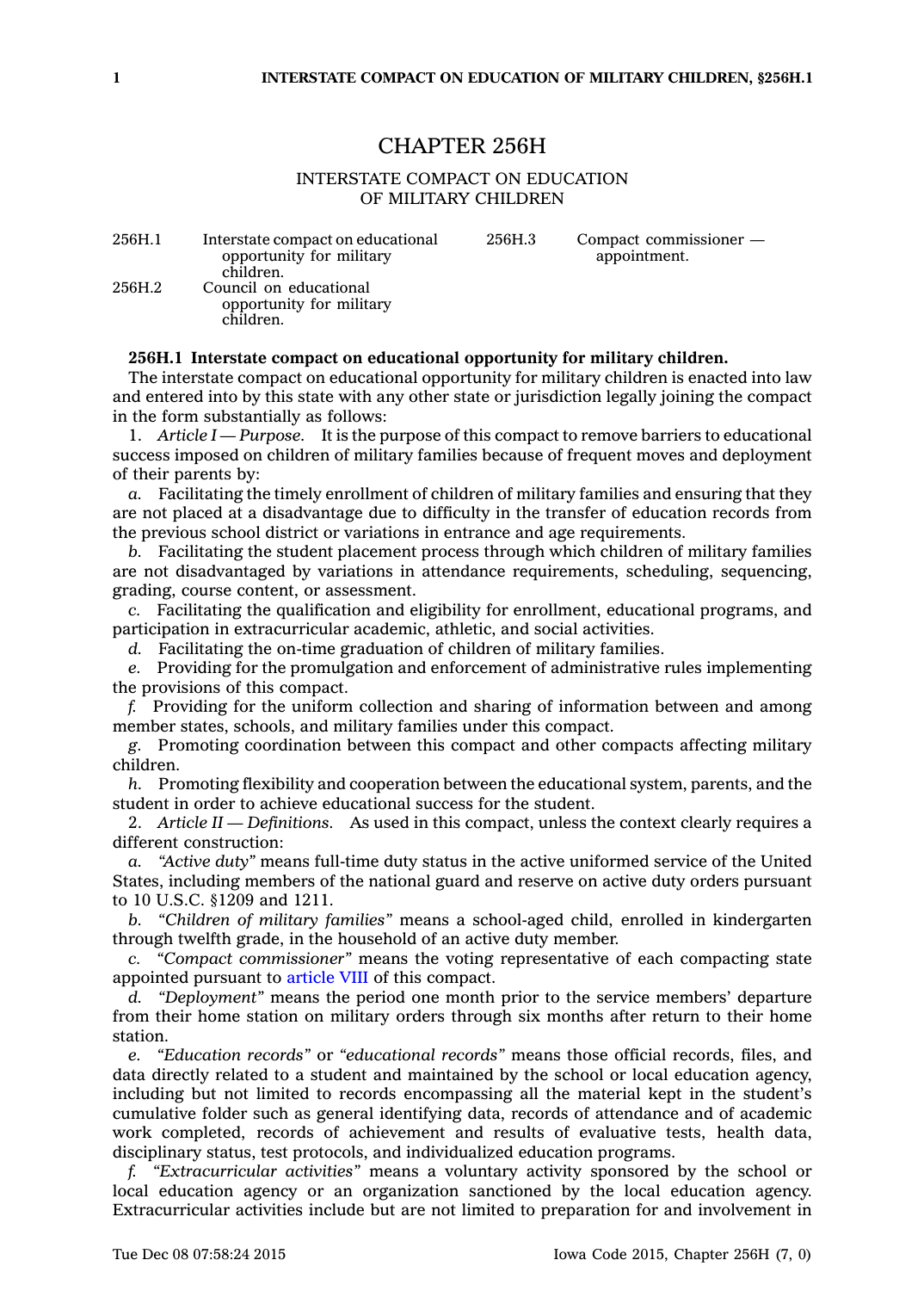public performances, contests, athletic competitions, demonstrations, displays, and club activities.

*g. "Interstate commission"* means the commission on educational opportunity for military children that is created under article IX of this compact.

*h. "Local education agency"* means <sup>a</sup> public authority legally constituted by the state as an administrative agency to provide control of and direction for kindergarten through twelfth grade public educational institutions.

*i. "Member state"* means <sup>a</sup> state that has enacted this compact.

*j. "Military installation"* means <sup>a</sup> base, camp, post, station, yard, center, homeport facility for any ship, or other activity under the jurisdiction of the United States department of defense, including any leased facility, which is located within any state. Such term does not include any facility used primarily for civil works, rivers and harbors projects, or flood control projects.

*k. "Nonmember state"* means <sup>a</sup> state that has not enacted this compact.

*l. "Receiving state"* means the state to which <sup>a</sup> child of <sup>a</sup> military family is sent, brought, or caused to be sent or brought.

*m. "Rule"* means <sup>a</sup> written statement by the interstate commission promulgated pursuant to article XII of this compact that is of general applicability, implements, interprets, or prescribes <sup>a</sup> policy or provision of the compact, or an organizational, procedural, or practice requirement of the interstate commission, and has the force and effect of statutory law in <sup>a</sup> member state, and includes the amendment, repeal, or suspension of an existing rule.

*n. "Sending state"* means the state from which <sup>a</sup> child of <sup>a</sup> military family is sent, brought, or caused to be sent or brought.

*o. "State"* means the same as defined in [section](https://www.legis.iowa.gov/docs/code//4.1.pdf) 4.1.

*p. "Student"* means the child of <sup>a</sup> military family for whom the local education agency receives public funding and who is formally enrolled in kindergarten through twelfth grade.

*q. "Transition"* means the formal and physical process of transferring from school to school or the period of time in which <sup>a</sup> student moves from one school in the sending state to another school in the receiving state.

*r. "Uniformed service"* means the army, navy, air force, marine corps, coast guard, commissioned corps of the national oceanic and atmospheric administration, or commissioned corps of the public health services.

*s. "Veteran"* means <sup>a</sup> person who served in the uniformed services and who was discharged or released therefrom under conditions other than dishonorable.

3. *Article III —Applicability.*

*a.* Except as otherwise provided in paragraph *"b"*, this compact shall apply to the children of:

(1) Active duty members of the uniformed services as defined in this compact, including members of the national guard and reserve on active duty orders pursuant to 10 U.S.C. §1209 and 1211.

(2) Members or veterans of the uniformed services who are severely injured and medically discharged or retired for <sup>a</sup> period of one year after medical discharge or retirement.

(3) Members of the uniformed services who die on active duty or as <sup>a</sup> result of injuries sustained on active duty for <sup>a</sup> period of one year after death.

*b.* The provisions of this interstate compact shall only apply to local education agencies as defined in this compact.

*c.* The provisions of this compact shall not apply to the children of any of the following:

(1) Inactive members of the national guard and military reserves.

(2) Members of the uniformed services now retired, except as provided in paragraph *"a"*.

(3) Veterans of the uniformed services, except as provided in paragraph *"a"*.

(4) Other United States department of defense personnel and other federal agency civilian and contract employees not defined as active duty members of the uniformed services.

4. *Article IV — Educational records and enrollment.*

*a. Unofficial or hand-carried education records.* In the event that official education records cannot be released to the parents for the purpose of transfer, the custodian of the records in the sending state shall prepare and furnish to the parent <sup>a</sup> complete set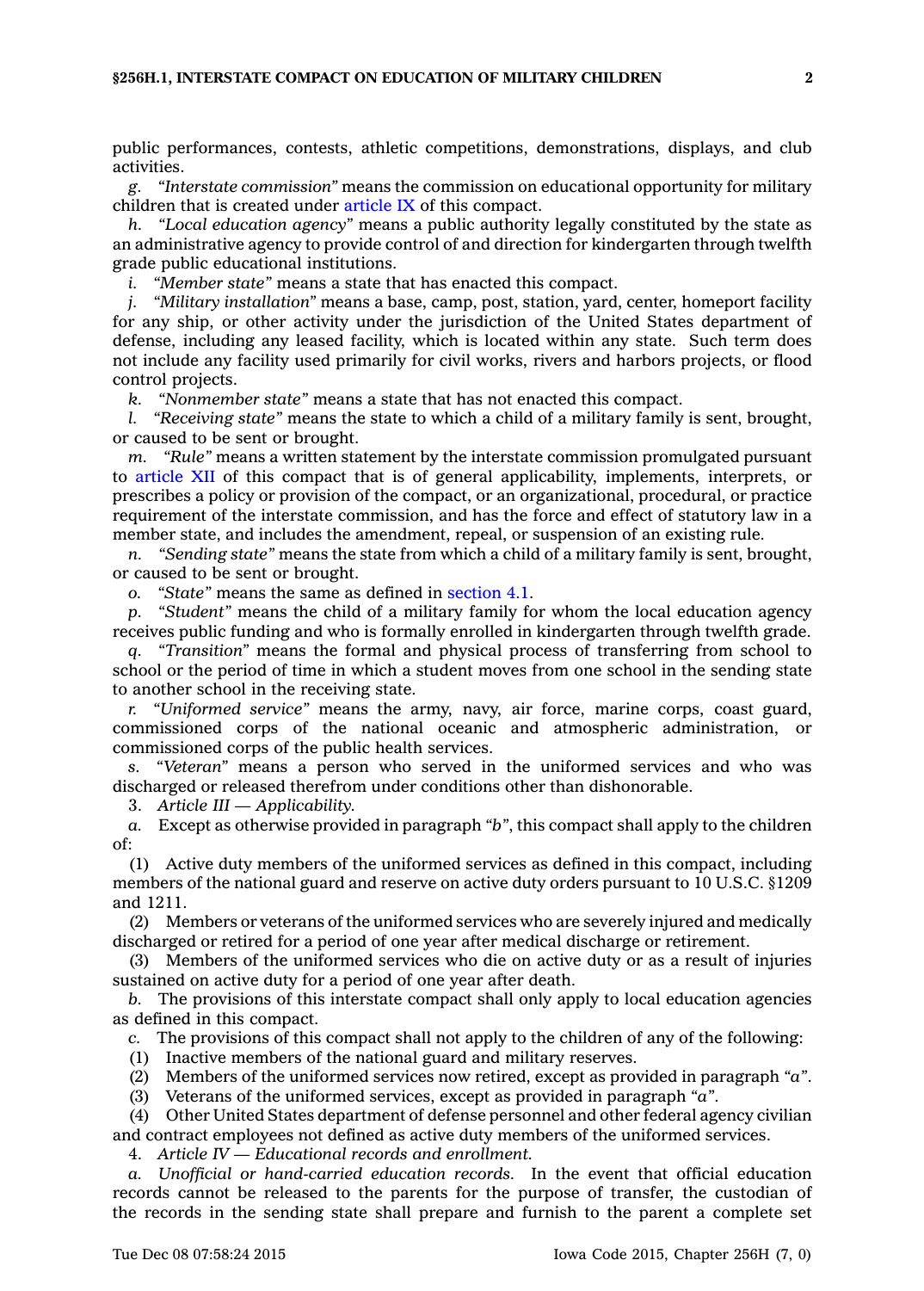of unofficial educational records containing uniform information as determined by the interstate commission. Upon receipt of the unofficial education records by <sup>a</sup> school in the receiving state, the school shall enroll and appropriately place the student based on the information provided in the unofficial records pending validation by the official records, as quickly as possible.

*b. Official education records or transcripts.* Simultaneous with the enrollment and conditional placement of the student, the school in the receiving state shall request the student's official education record from the school in the sending state. Upon receipt of this request, the school in the sending state will process and furnish the official education records to the school in the receiving state within ten days or within such time as is reasonably determined under the rules promulgated by the interstate commission.

*c. Immunizations.* Compacting states shall give students thirty days from the date of enrollment or such time as is reasonably determined under the rules promulgated by the interstate commission, to obtain any immunization required by the receiving state. For <sup>a</sup> series of immunizations, initial vaccinations must be obtained within thirty days or within such time as is reasonably determined under the rules promulgated by the interstate commission.

*d. Kindergarten and first grade entrance age.* Students shall be allowed to continue their enrollment at grade level in the receiving state commensurate with their grade level, including kindergarten, from <sup>a</sup> local education agency in the sending state at the time of transition, regardless of age. A student who has satisfactorily completed the prerequisite grade level in the local education agency in the sending state shall be eligible for enrollment in the next highest grade level in the receiving state, regardless of age. A student transferring after the start of the school year in the receiving state shall enter the school in the receiving state on the student's validated level from an accredited school in the sending state.

5. *Article V — Placement and attendance.*

*a. Course placement.* When the student transfers before or during the school year, the receiving state school shall initially honor placement of the student in educational courses based on the student's enrollment in the sending state school or educational assessments conducted at the school in the sending state if the courses are offered, or both. Course placement includes but is not limited to honors, international baccalaureate, advanced placement, vocational, technical, and career pathways courses. Continuing the student's academic program from the previous school and promoting placement in academically and career challenging courses should be paramount when considering placement. This does not preclude the school in the receiving state from performing subsequent evaluations to ensure appropriate placement and continued enrollment of the student in the course.

*b. Educational program placement.* The receiving state school shall initially honor placement of the student in educational programs based on current educational assessments conducted at the school in the sending state or participation and placement in like programs in the sending state. Such programs include but are not limited to gifted and talented programs and English as <sup>a</sup> second language programs. This does not preclude the school in the receiving state from performing subsequent evaluations to ensure appropriate placement of the student.

*c. Special education services.* In compliance with the federal requirements of the Individuals with Disabilities Education Act, 20 U.S.C. §1400 et seq., the receiving state shall initially provide comparable services to <sup>a</sup> student with disabilities based on the student's current individualized education program; and, in compliance with the requirements of section 504 of the Rehabilitation Act, 29 U.S.C. §794, and with Tit. II of the Americans with Disabilities Act, 42 U.S.C. §12131-12165, the receiving state shall make reasonable accommodations and modifications to address the needs of incoming students with disabilities, subject to an existing section 504 or Tit. II plan, to provide the student with equal access to education. This does not preclude the school in the receiving state from performing subsequent evaluations to ensure appropriate placement of the student.

*d. Placement flexibility.* Local education agency administrative officials shall have flexibility in waiving course and program prerequisites, or other preconditions for placement in courses and programs offered under the jurisdiction of the local education agency.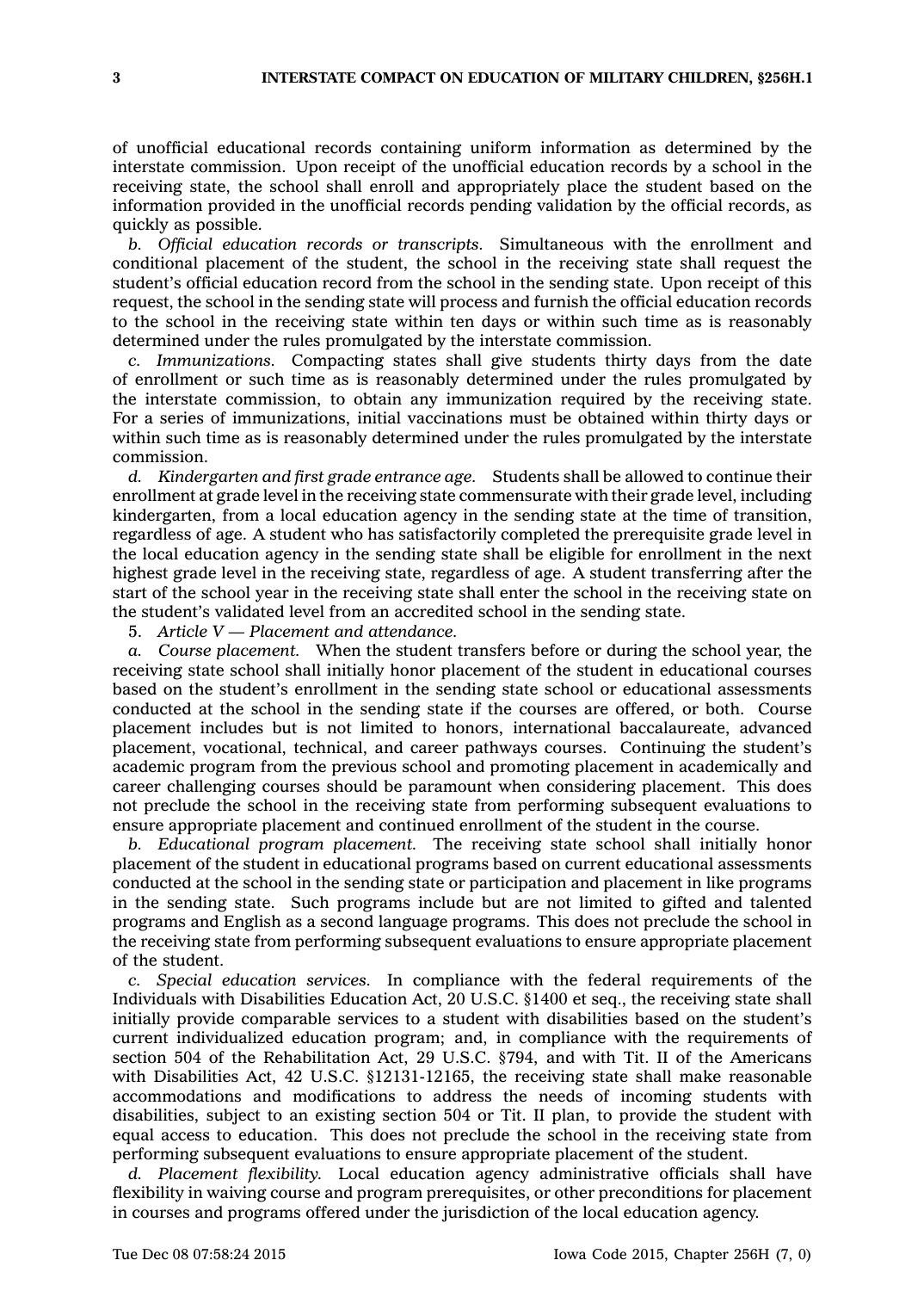*e. Absence as related to deployment activities.* A student whose parent or legal guardian is an active duty member of the uniformed services, as defined by this compact, and has been called to duty for, is on leave from, or immediately returned from deployment to <sup>a</sup> combat zone or combat support posting, shall be granted additional excused absences at the discretion of the local education agency superintendent to visit with the student's parent or legal guardian relative to such leave or deployment of the parent or guardian.

6. *Article VI — Eligibility.*

*a. Eligibility for enrollment.*

(1) Special power of attorney, relative to the guardianship of <sup>a</sup> child of <sup>a</sup> military family and executed under applicable law shall be sufficient for the purposes of enrollment and all other actions requiring parental participation and consent.

(2) A local education agency shall be prohibited from charging local tuition to <sup>a</sup> transitioning military child placed in the care of <sup>a</sup> noncustodial parent or other person standing in loco parentis who lives in <sup>a</sup> jurisdiction other than that of the custodial parent.

(3) A transitioning military child, placed in the care of <sup>a</sup> noncustodial parent or other person standing in loco parentis who lives in <sup>a</sup> jurisdiction other than that of the custodial parent, may continue to attend the school in which the child was enrolled while residing with the custodial parent.

*b. Eligibility for extracurricular participation.* State and local education agencies shall facilitate the opportunity for transitioning military children's inclusion in extracurricular activities, regardless of application deadlines, to the extent they are otherwise qualified.

7. *Article VII — Graduation.* In order to facilitate the on-time graduation of children of military families, states and local education agencies shall incorporate the following procedures:

*a. Waiver requirements.* Local education agency administrative officials shall waive specific courses required for graduation if similar course work has been satisfactorily completed in another local education agency or shall provide reasonable justification for denial. Should <sup>a</sup> waiver not be granted to <sup>a</sup> student who would qualify to graduate from the sending school, the local education agency shall provide an alternative means of acquiring required coursework so that graduation may occur on time.

*b. Exit exams.*

(1) States shall accept any of the following in lieu of testing requirements for graduation in the receiving state:

(a) Exit or end-of-course exams required for graduation from the sending state.

(b) National norm-referenced achievement tests.

(c) Alternative testing.

(2) In the event the above alternatives cannot be accommodated by the receiving state for <sup>a</sup> student transferring in the student's senior year, then the provisions of paragraph *"c"* shall apply.

*c. Transfers during senior year.* Should <sup>a</sup> military student transferring at the beginning or during the student's senior year be ineligible to graduate from the receiving local education agency after all alternatives have been considered, the sending and receiving local education agencies shall ensure the receipt of <sup>a</sup> diploma from the sending local education agency, if the student meets the graduation requirements of the sending local education agency. In the event that one of the states in question is not <sup>a</sup> member of this compact, the member state shall use best efforts to facilitate the on-time graduation of the student in accordance with paragraphs *"a"* and *"b"*.

8. *Article VIII —State coordination.*

*a.* Each member state shall, through the creation of <sup>a</sup> state council or use of an existing body or board, provide for the coordination among its agencies of government, local education agencies and military installations concerning the state's participation in, and compliance with, this compact and interstate commission activities. While each member state may determine the membership of its own state council, its membership must include at least: the director of the department of education, <sup>a</sup> superintendent of <sup>a</sup> school district with <sup>a</sup> high concentration of military children, <sup>a</sup> representative from <sup>a</sup> military installation, one representative each from the legislative and executive branches of government, and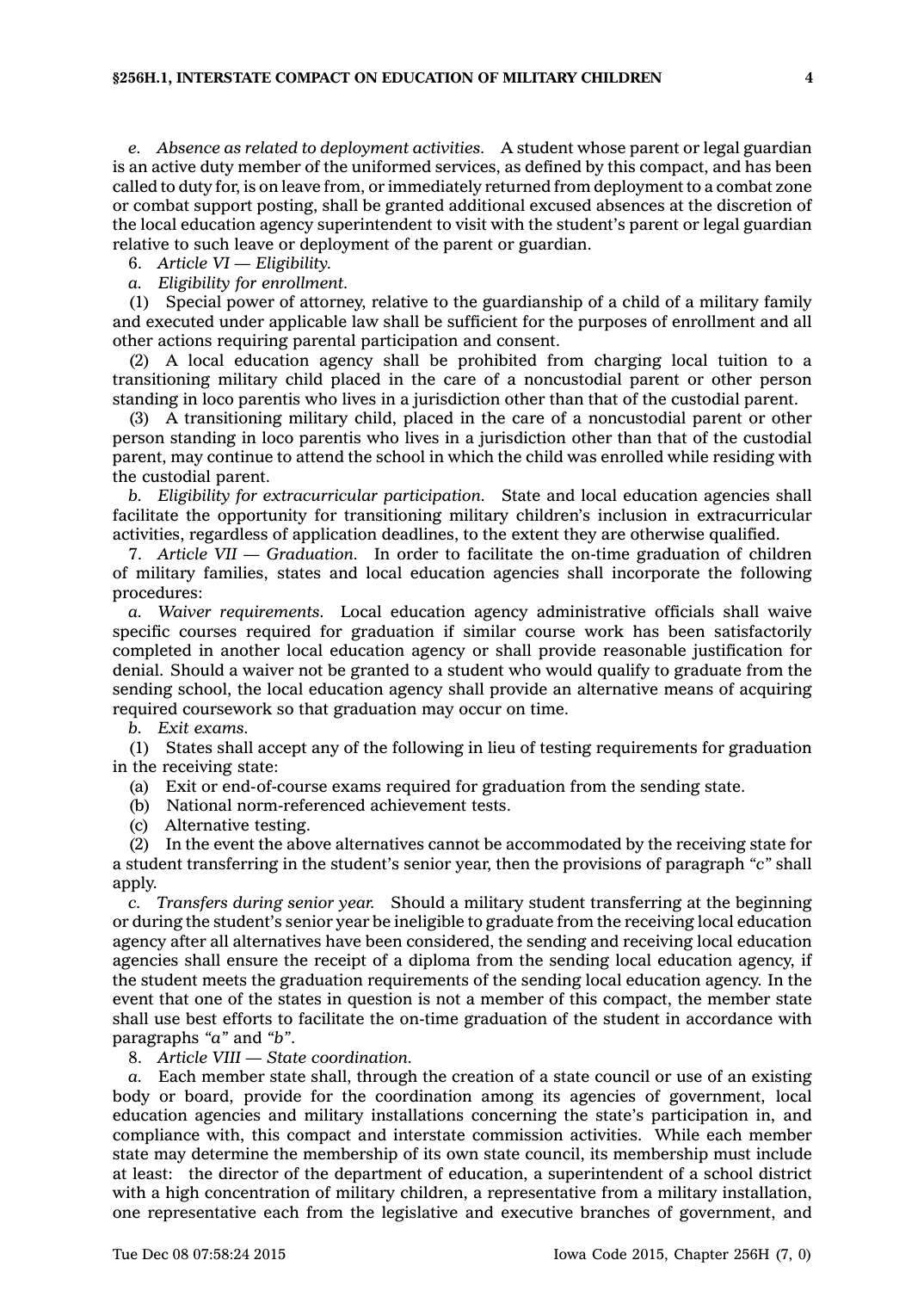other offices and stakeholder groups the state council deems appropriate. A member state that does not have <sup>a</sup> school district deemed to contain <sup>a</sup> high concentration of military children may appoint <sup>a</sup> superintendent from another school district to represent local education agencies on the state council.

*b.* The state council of each member state shall appoint or designate <sup>a</sup> military family education liaison to assist military families and the state in facilitating the implementation of this compact.

*c.* The compact commissioner responsible for the administration and management of the state's participation in this compact shall be appointed by the governor or as otherwise determined by each member state.

*d.* The compact commissioner and the military family education liaison designated in [sections](https://www.legis.iowa.gov/docs/code//256H.2.pdf) 256H.2 and [256H.3](https://www.legis.iowa.gov/docs/code//256H.3.pdf) shall be ex officio members of the state council, unless either is already <sup>a</sup> full voting member of the state council.

9. *Article IX — Interstate commission on educational opportunity for military children.* The member states hereby create the interstate commission on educational opportunity for military children. The activities of the interstate commission are the formation of public policy and are <sup>a</sup> discretionary state function. The interstate commission shall:

*a.* Be <sup>a</sup> body corporate and joint agency of the member states and shall have all the responsibilities, powers, and duties set forth herein, and such additional powers as may be conferred upon it by <sup>a</sup> subsequent concurrent action of the respective legislatures of the member states in accordance with the terms of this compact.

*b.* Consist of one interstate commission voting representative from each member state who shall be that state's compact commissioner.

(1) Each member state represented at <sup>a</sup> meeting of the interstate commission is entitled to one vote.

(2) A majority of the total member states shall constitute <sup>a</sup> quorum for the transaction of business, unless <sup>a</sup> larger quorum is required by the bylaws of the interstate commission.

(3) A representative shall not delegate <sup>a</sup> vote to another member state. In the event the compact commissioner is unable to attend <sup>a</sup> meeting of the interstate commission, the governor or state council may delegate voting authority to another person from the compact commissioner's state for <sup>a</sup> specified meeting.

(4) The bylaws may provide for meetings of the interstate commission to be conducted by telecommunication or electronic communication.

*c.* Consist of ex officio, nonvoting representatives who are members of interested organizations. Such ex officio members, as defined in the bylaws, may include but not be limited to members of the representative organizations of military family advocates, local education agency officials, parent and teacher groups, the United States department of defense, the education commission of the states, the interstate agreement on the qualification of educational personnel and other interstate compacts affecting the education of children of military members.

*d.* Meet at least once each calendar year. The chairperson may call additional meetings and, upon the request of <sup>a</sup> simple majority of the member states, shall call additional meetings.

*e.* Establish an executive committee, whose members shall include the officers of the interstate commission and such other members of the interstate commission as determined by the bylaws. Members of the executive committee shall serve <sup>a</sup> one-year term. Members of the executive committee shall be entitled to one vote each. The executive committee shall have the power to act on behalf of the interstate commission, with the exception of rulemaking, during periods when the interstate commission is not in session. The executive committee shall oversee the day-to-day activities of the administration of this compact including enforcement and compliance with the provisions of this compact, its bylaws and rules, and other such duties as deemed necessary. The United States department of defense shall serve as an ex officio, nonvoting member of the executive committee.

*f.* Establish bylaws and rules that provide for conditions and procedures under which the interstate commission shall make its information and official records available to the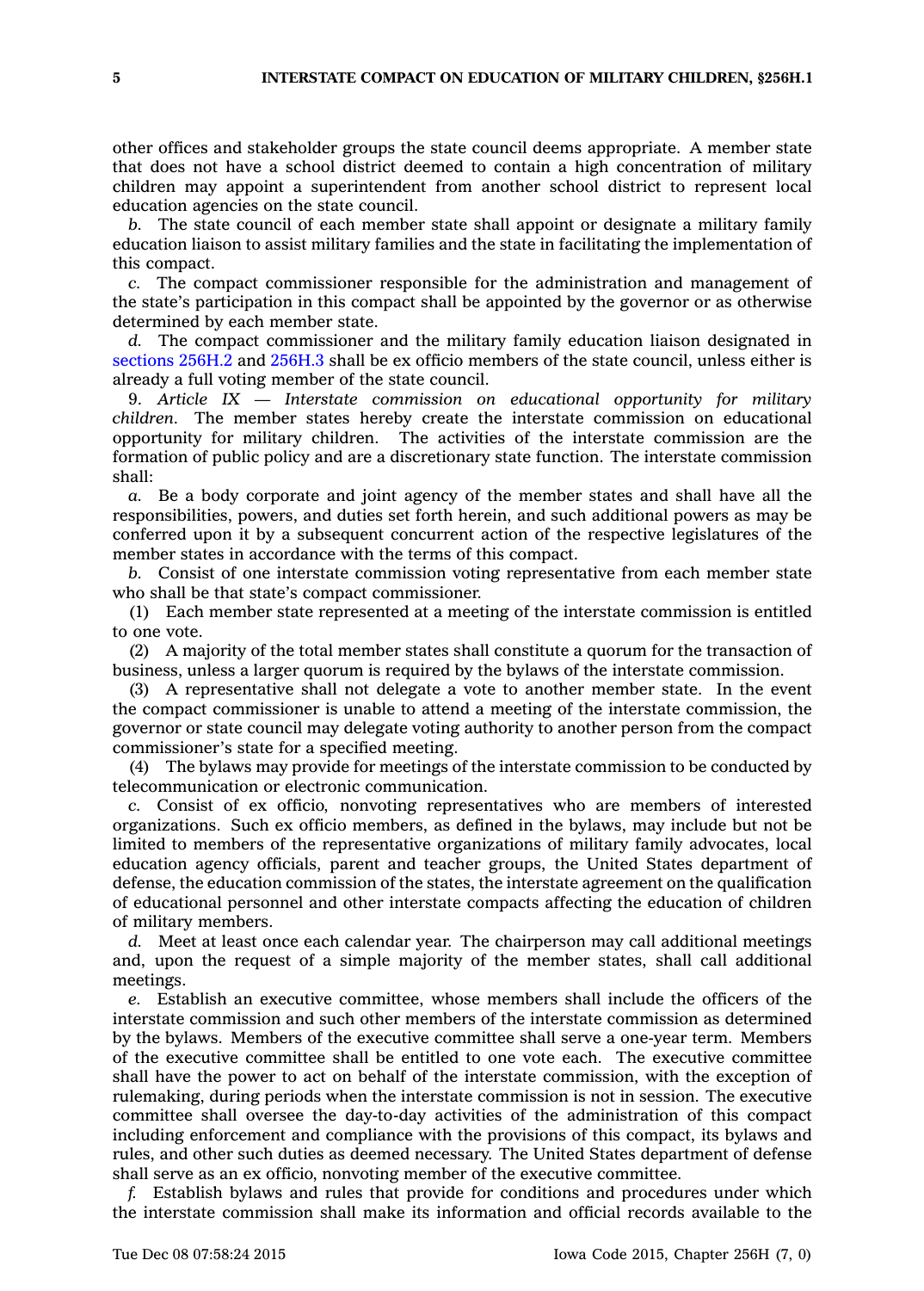public for inspection or copying. The interstate commission may exempt from disclosure information or official records to the extent disclosure would adversely affect personal privacy rights or proprietary interests.

*g.* Give public notice of all meetings and all meetings shall be open to the public, except as set forth in the rules or as otherwise provided in this compact. The interstate commission and its committees may close <sup>a</sup> meeting, or portion thereof, where it determines by two-thirds vote that an open meeting would likely do any of the following:

(1) Relate solely to the interstate commission's internal personnel practices and procedures.

(2) Disclose matters specifically exempted from disclosure by federal and state statute.

(3) Disclose trade secrets or commercial or financial information which is privileged or confidential.

(4) Involve accusing <sup>a</sup> person of <sup>a</sup> crime, or formally censuring <sup>a</sup> person.

(5) Disclose information of <sup>a</sup> personal nature where disclosure would constitute <sup>a</sup> clearly unwarranted invasion of personal privacy.

(6) Disclose investigative records compiled for law enforcement purposes.

(7) Specifically relate to the interstate commission's participation in <sup>a</sup> civil action or other legal proceeding.

*h.* Cause its legal counsel or designee to certify that <sup>a</sup> meeting may be closed and shall reference each relevant exemptible provision for any meeting, or portion of <sup>a</sup> meeting, which is closed pursuant to this provision. The interstate commission shall keep minutes which shall fully and clearly describe all matters discussed in <sup>a</sup> meeting and shall provide <sup>a</sup> full and accurate summary of actions taken, and the reasons therefore, including <sup>a</sup> description of the views expressed and the record of <sup>a</sup> roll call vote. All documents considered in connection with an action shall be identified in such minutes. All minutes and documents of <sup>a</sup> closed meeting shall remain under seal, subject to release by <sup>a</sup> majority vote of the interstate commission.

*i.* Collect standardized data concerning the educational transition of the children of military families under this compact as directed through its rules which shall specify the data to be collected, the means of collection, and data exchange and reporting requirements. Such methods of data collection, exchange, and reporting shall, in so far as is reasonably possible, conform to current technology and coordinate its information functions with the appropriate custodian of records as identified in the bylaws and rules.

*j.* Create <sup>a</sup> process that permits military officials, education officials, and parents to inform the interstate commission if and when there are alleged violations of this compact or its rules or when issues subject to the jurisdiction of this compact or its rules are not addressed by the state or local education agency. This [section](https://www.legis.iowa.gov/docs/code//256H.1.pdf) shall not be construed to create <sup>a</sup> private right of action against the interstate commission or any member state.

10. *Article X — Powers and duties of the interstate commission.* The interstate commission shall have the following powers:

*a.* To provide for dispute resolution among member states.

*b.* To promulgate rules and take all necessary actions to effect the goals, purposes, and obligations as enumerated in this compact. The rules shall have the force and effect of statutory law and shall be binding in the compact states to the extent and in the manner provided in this compact.

*c.* To issue, upon request of <sup>a</sup> member state, advisory opinions concerning the meaning or interpretation of this compact, its bylaws, rules, and actions.

*d.* To enforce compliance with the compact provisions, the rules promulgated by the interstate commission, and the bylaws, using all necessary and proper means, including but not limited to the use of judicial process.

*e.* To establish and maintain offices which shall be located within one or more of the member states.

*f.* To purchase and maintain insurance and bonds.

*g.* To borrow, accept, hire, or contract for services of personnel.

*h.* To establish and appoint committees including but not limited to an executive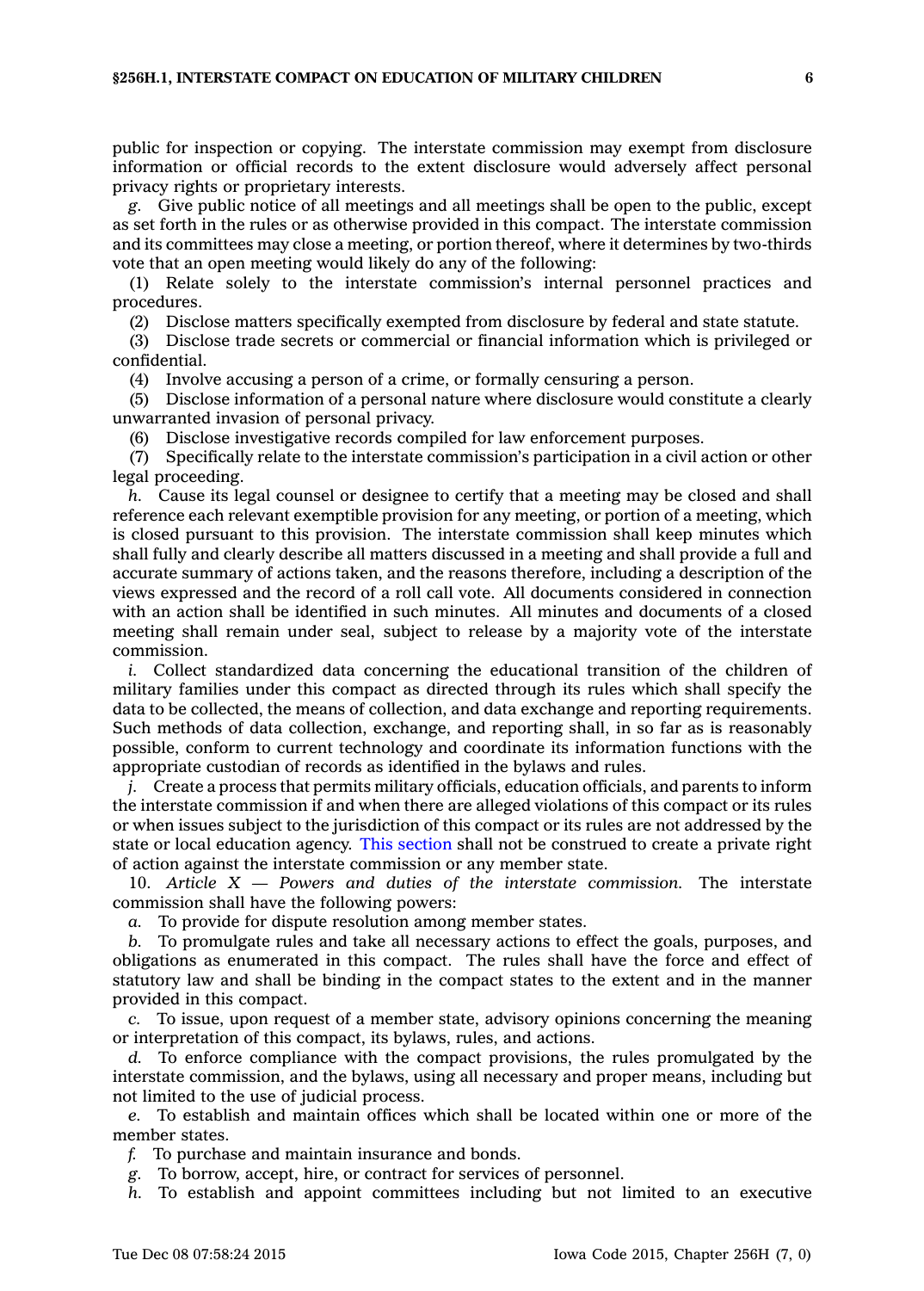committee as required by article IX of this compact which shall have the power to act on behalf of the interstate commission in carrying out its powers and duties under this compact.

*i.* To elect or appoint such officers, attorneys, employees, agents, or consultants, and to fix their compensation, define their duties, and determine their qualifications; and to establish the interstate commission's personnel policies and programs relating to conflicts of interest, rates of compensation, and qualifications of personnel.

*j.* To accept any and all donations and grants of money, equipment, supplies, materials, and services, and to receive, utilize, and dispose of it.

*k.* To lease, purchase, accept contributions or donations of, or otherwise to own, hold, improve, or use any property, real, personal, or mixed.

*l.* To sell, convey, mortgage, pledge, lease, exchange, abandon, or otherwise dispose of any property, real, personal, or mixed.

*m.* To establish <sup>a</sup> budget and make expenditures.

*n.* To adopt <sup>a</sup> seal and bylaws governing the management and operation of the interstate commission.

*o.* To report annually to the legislatures, governors, judiciary, and state councils of the member states concerning the activities of the interstate commission during the preceding year. Such reports shall also include any recommendations that may have been adopted by the interstate commission.

*p.* To coordinate education, training, and public awareness regarding this compact, its implementation and operation for officials and parents involved in such activity.

*q.* To establish uniform standards for the reporting, collecting, and exchanging of data.

*r.* To maintain corporate books and records in accordance with the bylaws.

*s.* To perform such functions as may be necessary or appropriate to achieve the purposes of this compact.

*t.* To provide for the uniform collection and sharing of information between and among member states, schools, and military families under this compact.

11. *Article XI —Organization and operation of the interstate commission.*

*a.* The interstate commission shall, by <sup>a</sup> majority of the members present and voting, within twelve months after the first interstate commission meeting, adopt bylaws to govern its conduct as may be necessary or appropriate to carry out the purposes of this compact, including but not limited to:

(1) Establishing the fiscal year of the interstate commission.

(2) Establishing an executive committee, and such other committees as may be necessary.

(3) Providing for the establishment of committees and for governing any general or specific delegation of authority or function of the interstate commission.

(4) Providing reasonable procedures for calling and conducting meetings of the interstate commission, and ensuring reasonable notice of each such meeting.

(5) Establishing the titles and responsibilities of the officers and staff of the interstate commission.

(6) Providing <sup>a</sup> mechanism for concluding the operations of the interstate commission and the return of surplus funds that may exist upon the termination of this compact after the payment and reserving of all of its debts and obligations.

(7) Providing start-up rules for initial administration of this compact.

*b.* The interstate commission shall, by <sup>a</sup> majority of the members, elect annually from among its members <sup>a</sup> chairperson, <sup>a</sup> vice chairperson, and <sup>a</sup> treasurer, each of whom shall have such authority and duties as may be specified in the bylaws. The chairperson or, in the chairperson's absence or disability, the vice chairperson, shall preside at all meetings of the interstate commission. The officers so elected shall serve without compensation or remuneration from the interstate commission; provided that, subject to the availability of budgeted funds, the officers shall be reimbursed for ordinary and necessary costs and expenses incurred by them in the performance of their responsibilities as officers of the interstate commission.

*c.* (1) The executive committee shall have such authority and duties as may be set forth in the bylaws, including but not limited to the following: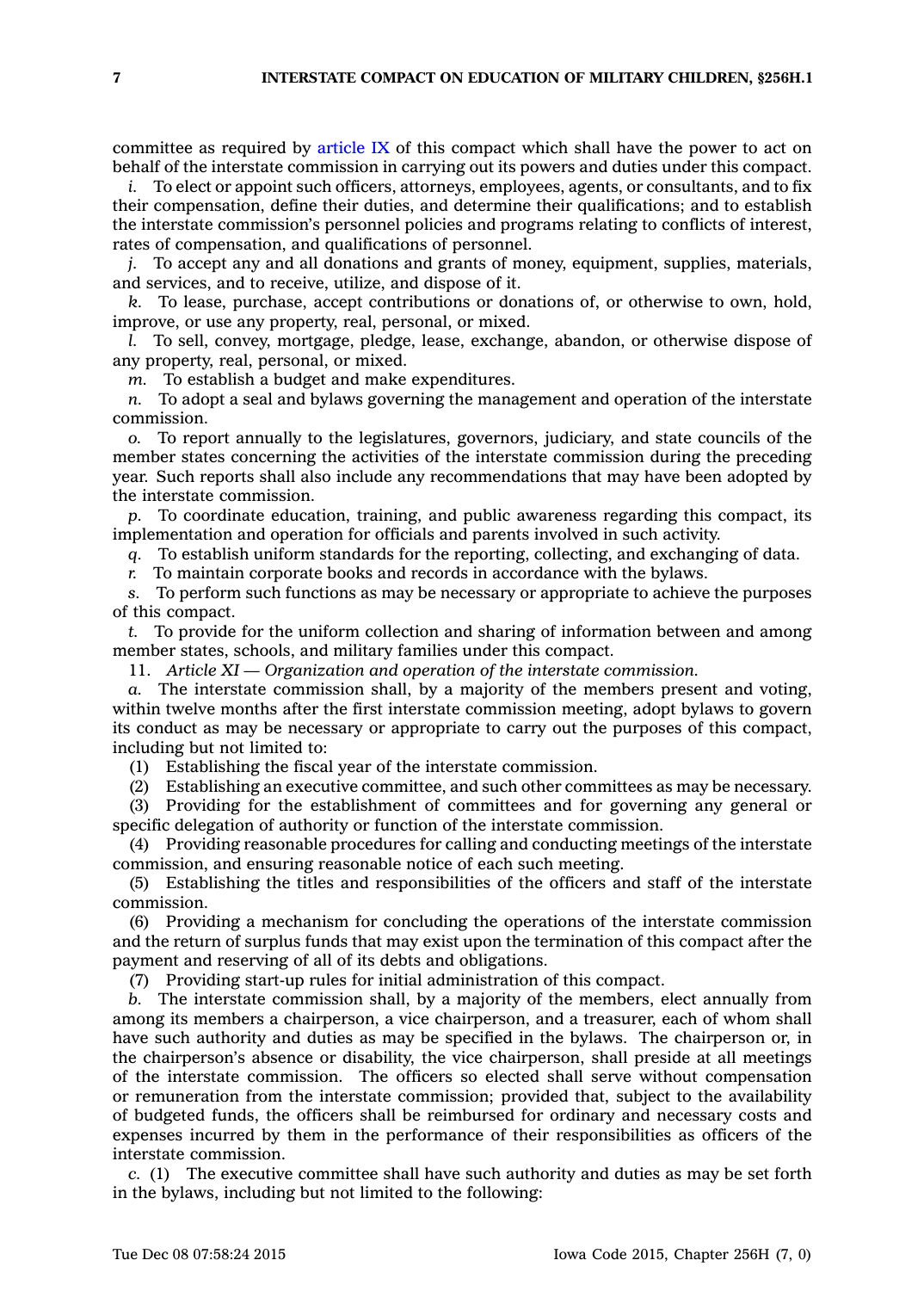(a) Managing the affairs of the interstate commission in <sup>a</sup> manner consistent with the bylaws and purposes of the interstate commission.

(b) Overseeing an organizational structure within, and appropriate procedures for the interstate commission to provide for the creation of rules, operating procedures, and administrative and technical support functions.

(c) Planning, implementing, and coordinating communications and activities with other state, federal, and local government organizations in order to advance the goals of the interstate commission.

(2) The executive committee may, subject to the approval of the interstate commission, appoint or retain an executive director for such period, upon such terms and conditions and for such compensation, as the interstate commission may deem appropriate. The executive director shall serve as secretary to the interstate commission, but shall not be <sup>a</sup> member of the interstate commission. The executive director shall hire and supervise such other persons as may be authorized by the interstate commission.

*d.* The interstate commission's executive director and its employees shall be immune from suit and liability, either personally or in their official capacity, for <sup>a</sup> claim for damage to or loss of property or personal injury or other civil liability caused or arising out of or relating to an actual or alleged act, error, or omission that occurred, or that such person had <sup>a</sup> reasonable basis for believing occurred, within the scope of interstate commission employment, duties, or responsibilities; provided, that such person shall not be protected from suit or liability for damage, loss, injury, or liability caused by the intentional or willful and wanton misconduct of such person.

(1) The liability of the interstate commission's executive director and employees or interstate commission representatives, acting within the scope of such person's employment or duties for acts, errors, or omissions occurring within such person's state shall not exceed the limits of liability set forth under the Constitution and laws of that state for state officials, employees, and agents. The interstate commission is considered to be an instrumentality of the states for the purposes of any such action. Nothing in this paragraph *"d"* shall be construed to protect such person from suit or liability for damage, loss, injury, or liability caused by the intentional or willful and wanton misconduct of such person.

(2) The interstate commission shall defend the executive director and its employees and, subject to the approval of the attorney general or other appropriate legal counsel of the member state represented by an interstate commission representative, shall defend such interstate commission representative in any civil action seeking to impose liability arising out of an actual or alleged act, error, or omission that occurred within the scope of interstate commission employment, duties, or responsibilities, or that the defendant had <sup>a</sup> reasonable basis for believing occurred within the scope of interstate commission employment, duties, or responsibilities, provided that the actual or alleged act, error, or omission did not result from intentional or willful and wanton misconduct on the part of such person.

(3) To the extent not covered by the state involved, member state, or the interstate commission, the representatives or employees of the interstate commission shall be held harmless in the amount of <sup>a</sup> settlement or judgment, including attorney's fees and costs, obtained against such persons arising out of an actual or alleged act, error, or omission that occurred within the scope of interstate commission employment, duties, or responsibilities, or that such persons had <sup>a</sup> reasonable basis for believing occurred within the scope of interstate commission employment, duties, or responsibilities, provided that the actual or alleged act, error, or omission did not result from intentional or willful and wanton misconduct on the part of such persons.

12. *Article XII —Rulemaking functions of the interstate commission.*

*a.* The interstate commission shall promulgate reasonable rules in order to effectively and efficiently achieve the purposes of this compact. Notwithstanding the foregoing, in the event the interstate commission exercises its rulemaking authority in <sup>a</sup> manner that is beyond the scope of the purposes of this compact, or the powers granted under this compact, then such an action by the interstate commission shall be invalid and have no force or effect.

*b.* Rules shall be made pursuant to <sup>a</sup> rulemaking process that substantially conforms to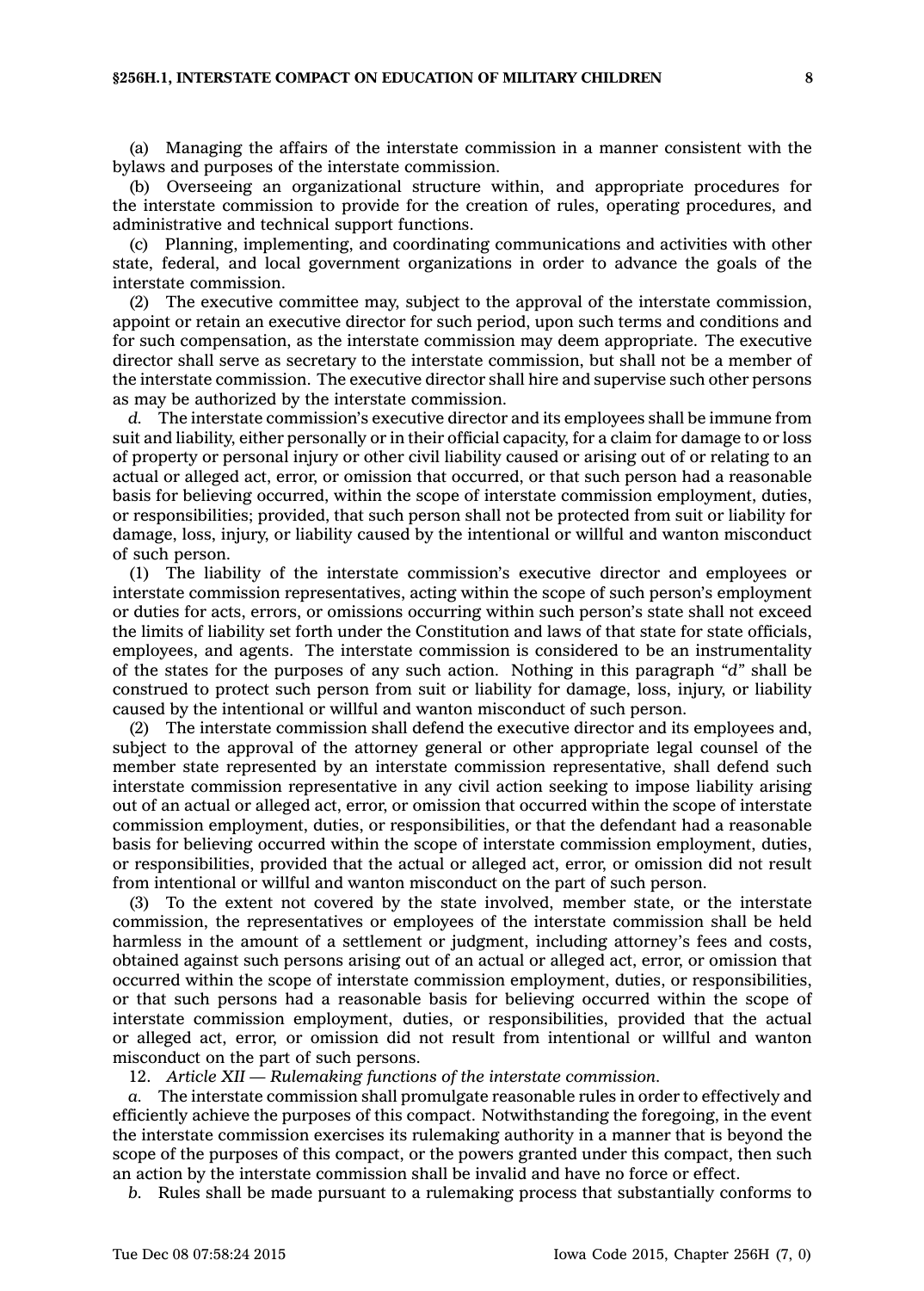the model state administrative procedure Act of 1981, uniform laws annotated, as amended, as may be appropriate to the operations of the interstate commission.

*c.* Not later than thirty days after <sup>a</sup> rule is promulgated, any person may file <sup>a</sup> petition for judicial review of the rule; provided, that the filing of such <sup>a</sup> petition shall not stay or otherwise prevent the rule from becoming effective unless the court finds that the petitioner has <sup>a</sup> substantial likelihood of success. The court shall give deference to the actions of the interstate commission consistent with applicable law and shall not find the rule to be unlawful if the rule represents <sup>a</sup> reasonable exercise of the interstate commission's authority.

*d.* If <sup>a</sup> majority of the legislatures of the compacting states rejects <sup>a</sup> rule by enactment of <sup>a</sup> statute or resolution in the same manner used to adopt this compact, then such rule shall have no further force and effect in any compacting state.

13. *Article XIII —Oversight, enforcement, and dispute resolution.*

*a. Oversight.*

(1) The executive, legislative, and judicial branches of state government in each member state shall enforce this compact and shall take all actions necessary and appropriate to effectuate this compact's purposes and intent. The provisions of this compact and the rules promulgated under this compact shall have standing as statutory law.

(2) All courts shall take judicial notice of this compact and the rules in any judicial or administrative proceeding in <sup>a</sup> member state pertaining to the subject matter of this compact which may affect the powers, responsibilities, or actions of the interstate commission.

(3) The interstate commission shall be entitled to receive all service of process in any such proceeding, and shall have standing to intervene in the proceeding for all purposes. Failure to provide service of process to the interstate commission shall render <sup>a</sup> judgment or order void as to the interstate commission, this compact, or promulgated rules.

*b. Default, technical assistance, suspension, and termination.*

(1) If the interstate commission determines that <sup>a</sup> member state has defaulted in the performance of its obligations or responsibilities under this compact, or the bylaws or promulgated rules, the interstate commission shall:

(a) Provide written notice to the defaulting state and other member states, of the nature of the default, the means of curing the default, and any action taken by the interstate commission. The interstate commission shall specify the conditions by which the defaulting state must cure its default.

(b) Provide remedial training and specific technical assistance regarding the default.

(2) If the defaulting state fails to cure the default, the defaulting state shall be terminated from this compact upon an affirmative vote of <sup>a</sup> majority of the member states and all rights, privileges, and benefits conferred by this compact shall be terminated from the effective date of termination. A cure of the default does not relieve the offending state of obligations or liabilities incurred during the period of the default.

(3) Suspension or termination of membership in this compact shall be imposed only after all other means of securing compliance have been exhausted. Notice of intent to suspend or terminate shall be given by the interstate commission to the governor, the majority and minority leaders of the defaulting state's legislature, and each of the member states.

(4) The state which has been suspended or terminated is responsible for all assessments, obligations, and liabilities incurred through the effective date of suspension or termination including obligations, the performance of which extends beyond the effective date of suspension or termination.

(5) The interstate commission shall not bear any costs relating to any state that has been found to be in default or which has been suspended or terminated from the compact, unless otherwise mutually agreed upon in writing between the interstate commission and the defaulting state.

(6) The defaulting state may appeal the action of the interstate commission by petitioning the United States district court for the District of Columbia or the federal district where the interstate commission has its principal offices. The prevailing party shall be awarded all costs of such litigation including reasonable attorney's fees.

*c. Dispute resolution.*

(1) The interstate commission shall attempt, upon the request of <sup>a</sup> member state, to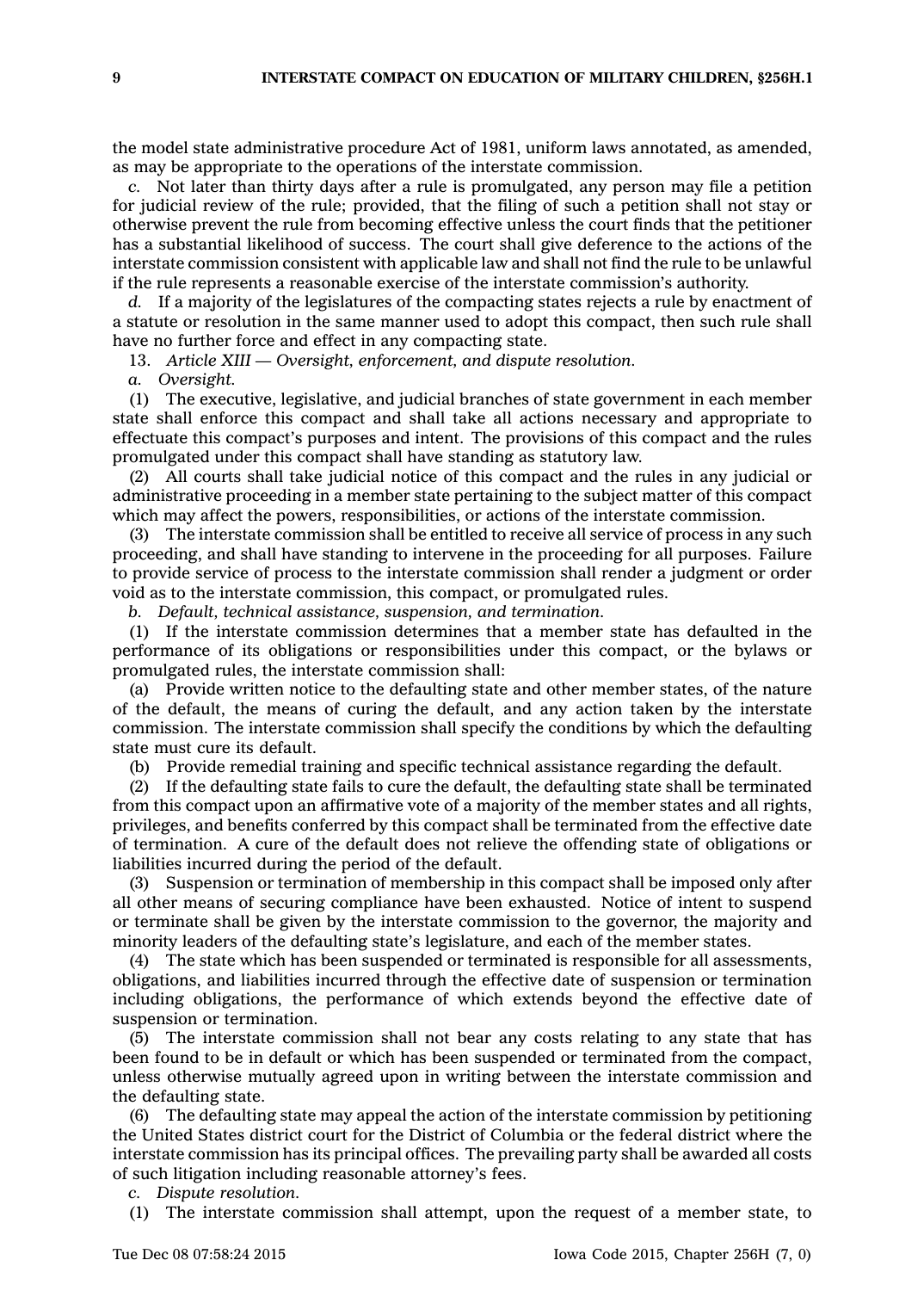resolve disputes which are subject to this compact and which may arise among member states and between member and nonmember states.

(2) The interstate commission shall promulgate <sup>a</sup> rule providing for both mediation and binding dispute resolution for disputes as appropriate.

*d. Enforcement.*

(1) The interstate commission, in the reasonable exercise of its discretion, shall enforce the provisions and rules of this compact.

(2) The interstate commission, may by majority vote of the members, initiate legal action in the United States district court for the District of Columbia or, at the discretion of the interstate commission, in the federal district where the interstate commission has its principal offices, to enforce compliance with the provisions of this compact, its promulgated rules and bylaws, against <sup>a</sup> member state in default. The relief sought may include both injunctive relief and damages. In the event judicial enforcement is necessary, the prevailing party shall be awarded all costs of such litigation including reasonable attorney's fees.

(3) The remedies in this compact shall not be the exclusive remedies of the interstate commission. The interstate commission may avail itself of any other remedies available under state law or the regulation of <sup>a</sup> profession.

14. *Article XIV — Financing of the interstate commission.*

*a.* The interstate commission shall pay, or provide for the payment of the reasonable expenses of its establishment, organization, and ongoing activities.

*b.* The interstate commission may levy on and collect an annual assessment from each member state to cover the cost of the operations and activities of the interstate commission and its staff which must be in <sup>a</sup> total amount sufficient to cover the interstate commission's annual budget as approved each year. The aggregate annual assessment amount shall be allocated based upon <sup>a</sup> formula to be determined by the interstate commission, which shall promulgate <sup>a</sup> rule binding upon all member states.

*c.* The interstate commission shall not incur obligations of any kind prior to securing the funds adequate to meet the same; nor shall the interstate commission pledge the credit of any of the member states, except by and with the authority of the member state.

*d.* The interstate commission shall keep accurate accounts of all receipts and disbursements. The receipts and disbursements of the interstate commission shall be subject to the audit and accounting procedures established under its bylaws. However, all receipts and disbursements of funds handled by the interstate commission shall be audited yearly by <sup>a</sup> certified or licensed public accountant and the report of the audit shall be included in and become part of the annual report of the interstate commission.

15. *Article XV — Member states, effective date, and amendment.*

*a.* Any state is eligible to become <sup>a</sup> member state.

*b.* This compact shall become effective and binding upon legislative enactment of this compact into law by no less than ten of the states. The effective date shall be no earlier than December 1, 2007. Thereafter it shall become effective and binding as to any other member state upon enactment of this compact into law by that state. The governors of nonmember states or their designees shall be invited to participate in the activities of the interstate commission on <sup>a</sup> nonvoting basis prior to adoption of this compact by all states.

*c.* The interstate commission may propose amendments to this compact for enactment by the member states. An amendment shall not become effective and binding upon the interstate commission and the member states unless and until it is enacted into law by unanimous consent of the member states.

16. *Article XVI — Withdrawal and dissolution.*

*a. Withdrawal.*

(1) Once effective, this compact shall continue in force and remain binding upon each and every member state; provided that <sup>a</sup> member state may withdraw from this compact by specifically repealing the statute which enacted this compact into law.

(2) Withdrawal from this compact shall be by the enactment of <sup>a</sup> statute repealing the same, but shall not take effect until one year after the effective date of such statute and until written notice of the withdrawal has been given by the withdrawing state to the governor of each other member jurisdiction.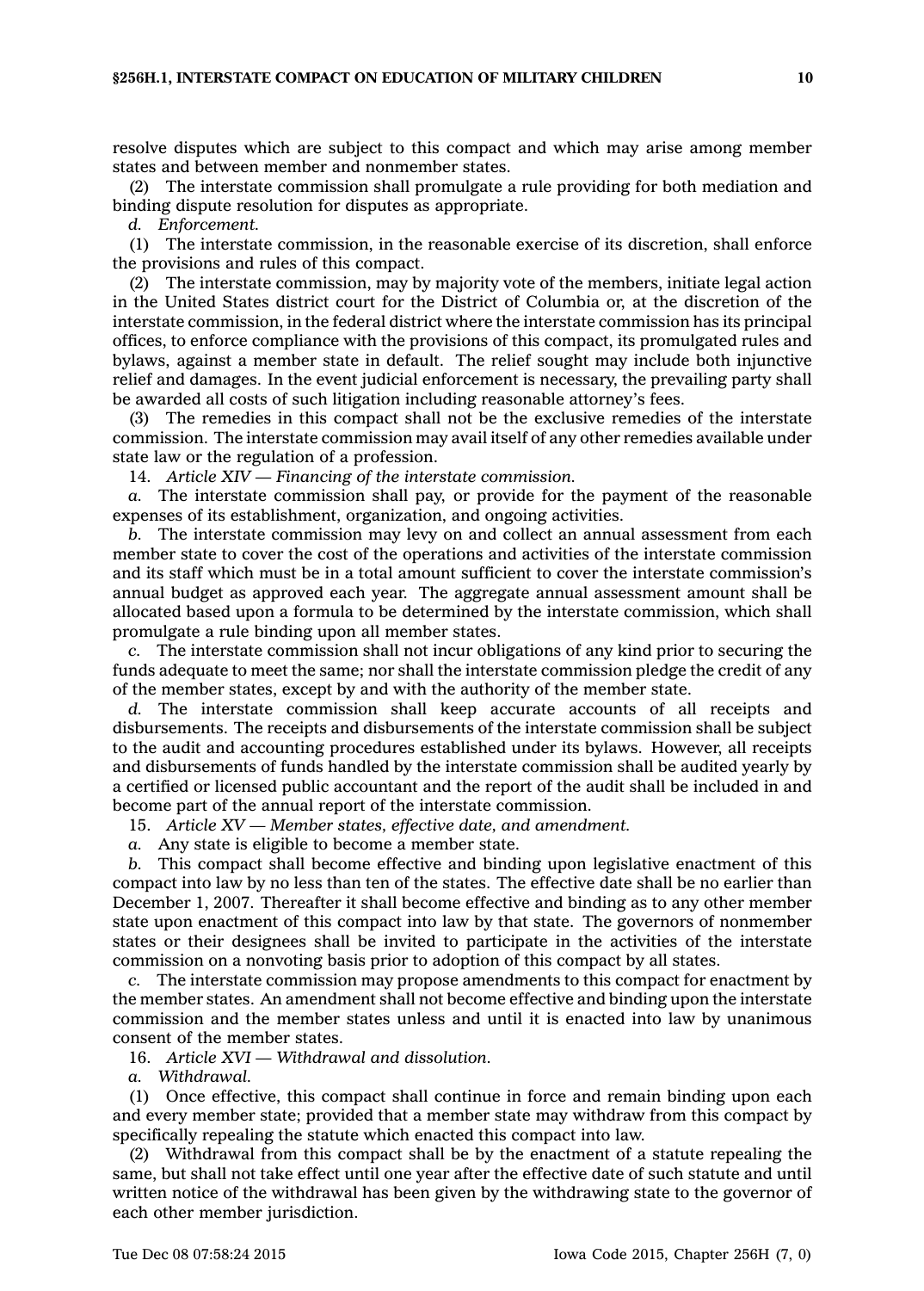(3) The withdrawing state shall immediately notify the chairperson of the interstate commission in writing upon the introduction of legislation repealing this compact in the withdrawing state. The interstate commission shall notify the other member states of the withdrawing state's intent to withdraw within sixty days of its receipt of the notice.

(4) The withdrawing state is responsible for all assessments, obligations, and liabilities incurred through the effective date of withdrawal, including obligations, the performance of which extend beyond the effective date of withdrawal.

(5) Reinstatement following withdrawal of <sup>a</sup> member state shall occur upon the withdrawing state reenacting this compact or upon such later date as determined by the interstate commission.

*b. Dissolution of compact.*

(1) This compact shall dissolve effective upon the date of the withdrawal or default of the member state which reduces the membership in this compact to one member state.

(2) Upon the dissolution of this compact, this compact becomes null and void and shall be of no further force or effect, and the business and affairs of the interstate commission shall be concluded and surplus funds shall be distributed in accordance with the bylaws.

17. *Article XVII —Severability and construction.*

The provisions of this compact shall be severable, and if any phrase, clause, sentence, or provision is deemed unenforceable, the remaining provisions of the compact shall be enforceable.

*b.* The provisions of this compact shall be liberally construed to effectuate its purposes.

*c.* Nothing in this compact shall be construed to prohibit the applicability of other interstate compacts to which the states are members.

18. *Article XVIII —Binding effect of compact and other laws.*

*a. Other laws.*

(1) Nothing in this compact prevents the enforcement of any other law of <sup>a</sup> member state that is not inconsistent with this compact.

(2) All member states' laws conflicting with this compact are superseded to the extent of the conflict.

*b. Binding effect of the compact.*

(1) All lawful actions of the interstate commission, including all rules and bylaws promulgated by the interstate commission, are binding upon the member states.

(2) All agreements between the interstate commission and the member states are binding in accordance with their terms.

(3) In the event any provision of this compact exceeds the constitutional limits imposed on the legislature of any member state, such provision shall be ineffective to the extent of the conflict with the constitutional provision in question in that member state.

2009 [Acts,](https://www.legis.iowa.gov/docs/acts/2009/CH0031.pdf) ch 31, §1, 4; 2011 [Acts,](https://www.legis.iowa.gov/docs/acts/2011/CH0034.pdf) ch 34, §66 Referred to in **[§256H.2](https://www.legis.iowa.gov/docs/code/256H.2.pdf)**, **[§256H.3](https://www.legis.iowa.gov/docs/code/256H.3.pdf)**

### **256H.2 Council on educational opportunity for military children.**

1. A council on educational opportunity for military children is created to provide advice and recommendations regarding this state's participation in and compliance with the interstate compact on educational opportunity for military children in accordance with section [256H.1](https://www.legis.iowa.gov/docs/code//256H.1.pdf).

2. The council shall consist of the following seven members:

*a.* The director of the department of education or the director's designee.

*b.* The superintendent, or the superintendent's designee, for the school district with the highest percentage per capita of military children during the previous school year.

*c.* Two members appointed by the governor, one of whom shall represent <sup>a</sup> military installation located within this state and one of whom shall represent the executive branch and possess experience in assisting military families in obtaining educational services for their children. The term of each member appointed under this paragraph shall be for four years, except that, in order to provide for staggered terms, the governor shall initially appoint one member to <sup>a</sup> term of two years and one member to <sup>a</sup> term of three years.